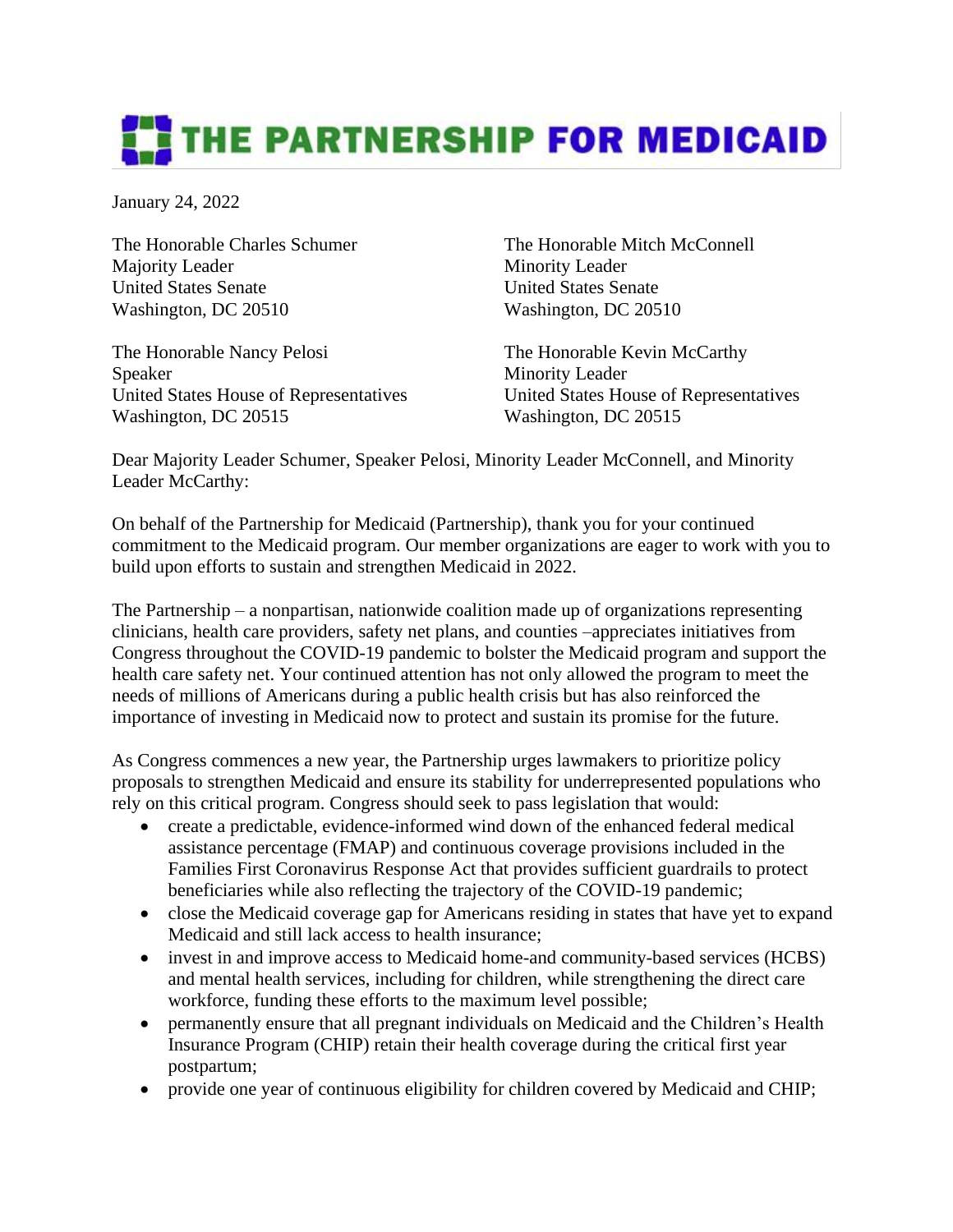- increase access to and improve community mental health services by expanding the Certified Community Behavioral Health Clinic Demonstration Program to allow all states to participate and address the barriers in Medicaid that make mental health integration in pediatric primary care more challenging;
- provide Medicaid coverage to eligible, justice-involved individuals 30 days prior to release;
- create a permanent and sustainable Medicaid financing solution for Puerto Rico and other territories;
- extend the 100 percent FMAP for Urban Indian Organizations and Native Hawaiian Health Systems for another two years;
- make permanent Medicaid's Money Follows the Person program and the Protection Against Spousal Impoverishment;
- permanently authorize CHIP; and
- raise Medicaid payment levels, as undervaluing Medicaid payments, and consequently the patients Medicaid serves, perpetuates systemic barriers to health and health care and exacerbates health disparities.

Taken together, these proposed improvements to Medicaid and CHIP represent a once in a generation opportunity to stabilize and expand access to health care and long-term services and supports for millions of low-income Americans, from older adults, people with disabilities, children, pregnant and postpartum individuals, and their families, and many more. Many of these proposals mirror bipartisan legislation introduced in the  $117<sup>th</sup>$  Congress, including:

- the Helping MOMS Act (H.R.3345) that would provide Medicaid coverage one year postpartum;
- the Stabilize Medicaid and CHIP Coverage Act (H.R. 1738) that would offer 12 months continuous eligibility in Medicaid;
- the Medicaid Reentry Act (S. 285 and H.R. 955) that would provide Medicaid coverage to eligible incarcerated individuals 30 days before returning to the community; and
- the Excellence in Mental Health and Addiction Treatment Act (S. 2069 and H.R. 4323) that would expand the Certified Community Behavioral Health Clinic Demonstration Program.

Furthermore, for Medicaid issues legislatively tied to the public health emergency, we urge Congress to proceed with caution when applying imminent, static sunsets to policies stakeholders rely upon to help mitigate COVID-19's burden. For example, the House-passed version of the Build Back Better Act (which was developed before the current omicron variant surge) would unwind the enhanced FMAP and continuous coverage provisions of the Families First Coronavirus Response Act beginning in April. This policy, without date changes, would present challenges to the Medicaid community were it to become law with minimal lead time, during the omicron variant surge, and amid the uncertainty of new surges in the future. We look forward to working with Congress to help balance the need for predictability and certainty for policies Congress intended to be temporary with the ongoing, and oft changing, nature of this pandemic.

Our coalition encourages lawmakers to advance these important Medicaid policies through any legislative pathway this year. We remain grateful for your leadership and commitment to the